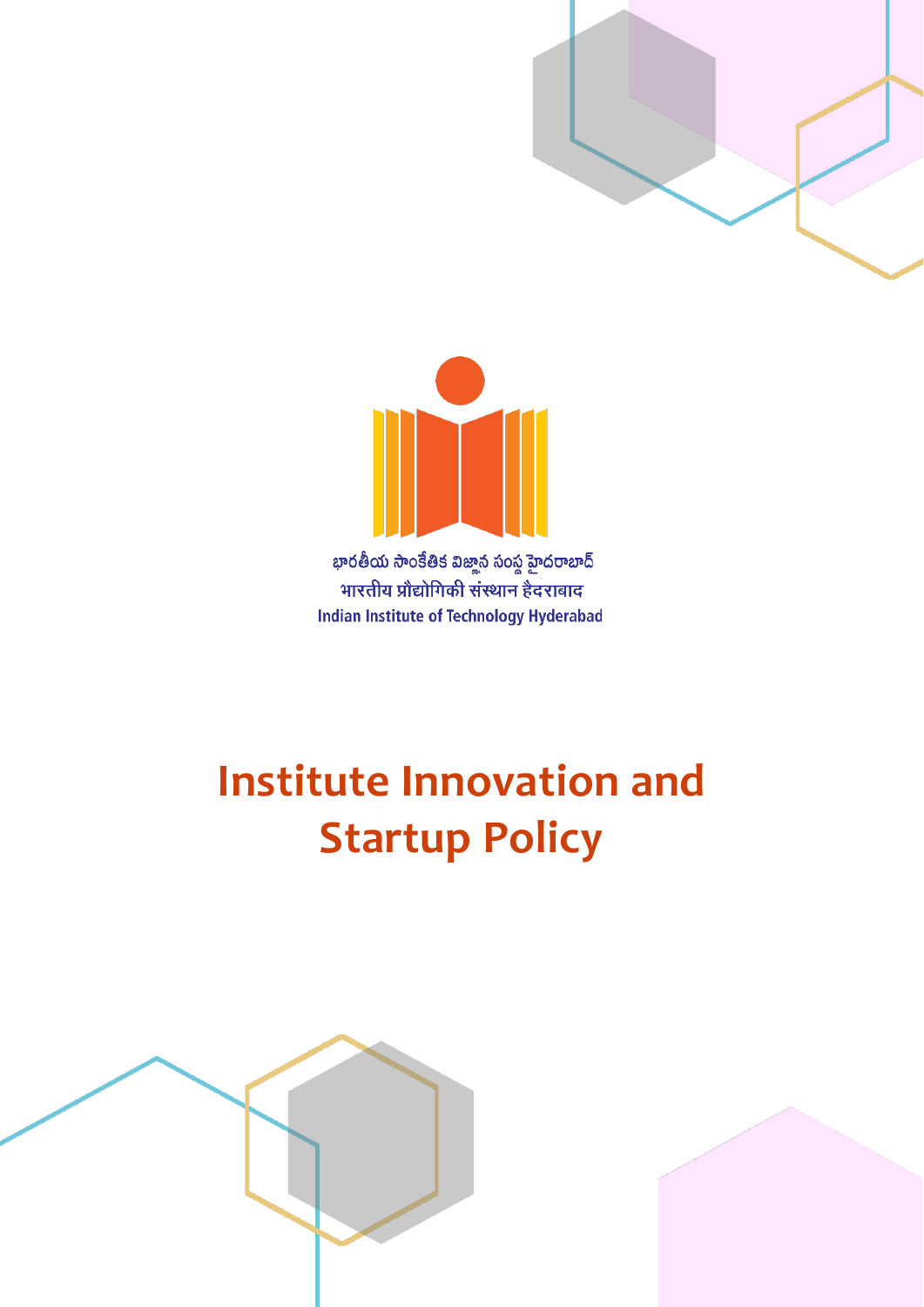### **Contents**

| 1. Objective of the Policy                                 |    |  |  |
|------------------------------------------------------------|----|--|--|
| 2. The Entrepreneurship Journey and Enabling Ecosystem     |    |  |  |
| 3. Enabling Academic Initiatives                           |    |  |  |
| 3.1. Respective Departments                                | 6  |  |  |
| 3.2. Department of Entrepreneurship & Management           | 8  |  |  |
| 3.3. Common Activities at Institute Level                  | 8  |  |  |
| 4. Startup Norms for Faculty                               | 9  |  |  |
| 4.1. Motivation & Path Way                                 | 9  |  |  |
| 4.2. Types of Engagements with Startups                    | 9  |  |  |
| 4.3. Role of Faculty Member                                | 9  |  |  |
| 4.4. Usage of Institute Resources                          | 10 |  |  |
| 4.5. Best Practices to avoid Conflict of Interest          | 10 |  |  |
| 4.6. Incentives for Participating Members                  | 11 |  |  |
| 5. Startup Norms for Students                              | 12 |  |  |
| 5.1. Motivation & Path Way                                 | 12 |  |  |
| 5.2. Procedure for Registering a Student Startup           | 12 |  |  |
| 5.3. Balancing of Academic and Entrepreneurial Commitments | 13 |  |  |
| 5.4. Rights and Obligations of Student Startups            | 13 |  |  |
| 6. IP Rights and Ownership                                 | 14 |  |  |
| 7. Governing Laws and Dispute Resolution                   |    |  |  |
| List of Abbreviations                                      |    |  |  |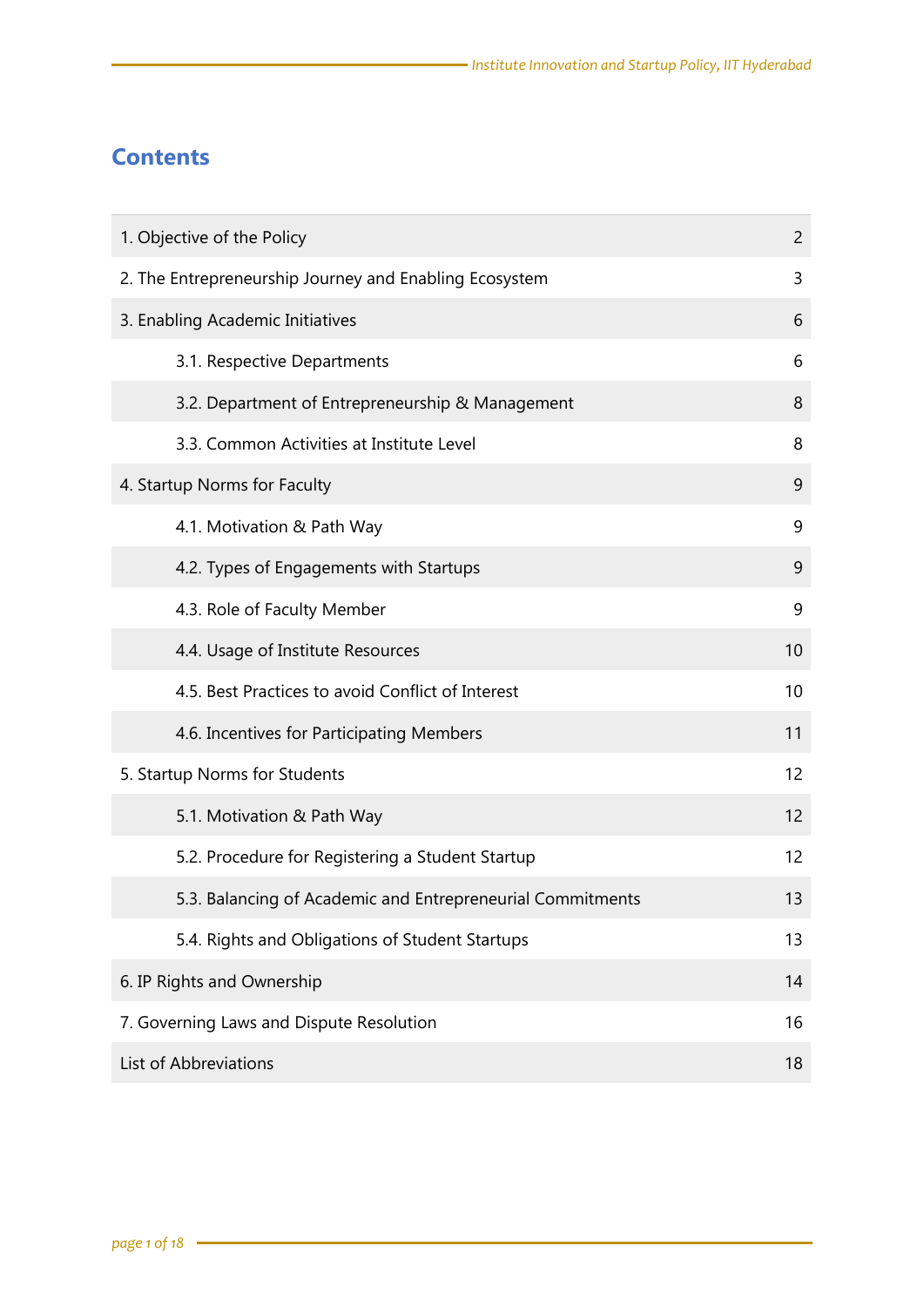### <span id="page-2-0"></span>**1. Objective of the Policy**

National Innovation and Startup Policy (NISP) for Students and Faculty was released by the Government of India in 2019 as a guiding framework for Higher Education Institutions (HEI). It aims to enable the institutes to actively engage students, faculties and staff in innovation and entrepreneurship (I & E) related activities. IIT Hyderabad already has many initiatives aimed at encouraging I &E objectives. The objective of the current policy is to synchronize these various initiatives and mould the rules and procedures of IIT Hyderabad to fit the NISP framework, thus enabling creation of a robust innovation and startup ecosystem.

<span id="page-2-1"></span>(Note: While *innovation* is wide and multifaceted, in the context of this document, it is used to refer to research which will lead to technological commercialization through entrepreneurial ventures)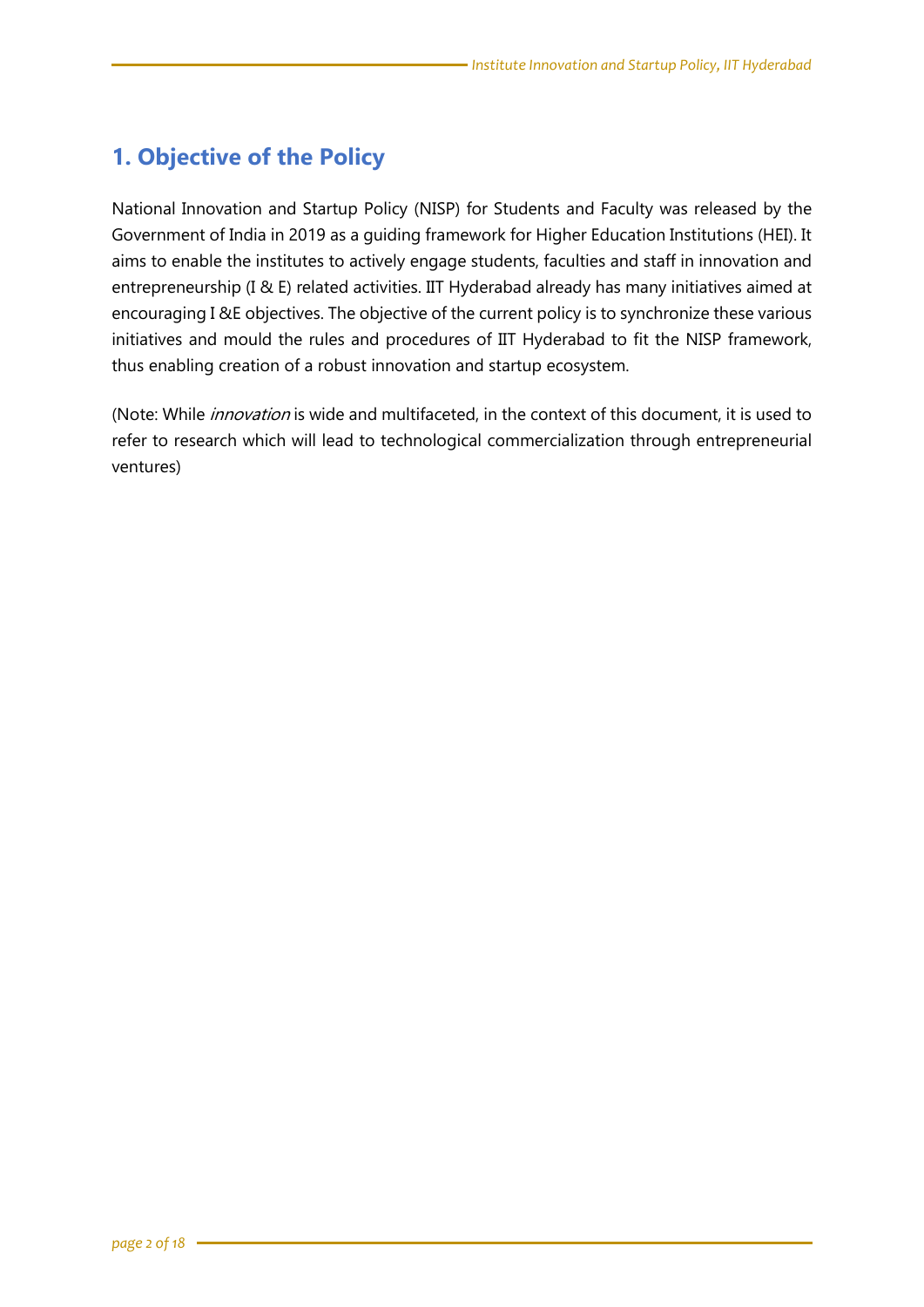### **2. The Entrepreneurship Journey and Enabling Ecosystem**

The entrepreneurial journey can be divided into the following five stages:

- 1. Germination: where interest in entrepreneurship as a career option is created along with problem discovery
- 2. Pre-Incubation: work the concept, do the feasibility study, build the prototype, access product-market fit etc.
- 3. Incubation: create a minimum viable product, develop the process, build a team, secure funding etc.
- 4. Acceleration: focus on establishing a customer base and revenue model.
- 5. Maturing/Scaling: turning the startup into a mature and stable successful company

IITH aims to support the entrepreneur through all these stages with the help of various enabling cells and centres. The following is the mapping of the role of these various units in the growth journey:

| <b>Stage</b> | Nature of<br><b>Activity</b> | Unit                                                 | Target/<br><b>Eligible</b><br>Group | Point of<br>Contact /<br><b>Responsibility</b>         | Role                                                                                                     |
|--------------|------------------------------|------------------------------------------------------|-------------------------------------|--------------------------------------------------------|----------------------------------------------------------------------------------------------------------|
| Germination  | Orientation<br>activities    | Incubation<br>Cell,<br>Academics,<br><b>IPFC</b> etc | All (Students,<br>Staff, Faculty)   | FIC, Incubation                                        | Conduct events for<br>creating awareness<br>about I&E<br>ecosystem of IITH                               |
|              | Entrepreneurship<br>courses  | Dept of<br>Entrepreneurs<br>hip and<br>Management    | UG & PG<br>Students                 | HoD, EM                                                | Offering courses on<br>subjects related to<br><b>I&amp;E.</b>                                            |
|              | Mini-Projects                | Respective<br>departments                            | <b>BTech</b><br>Students            | Respective<br>departments<br>(via Senate<br>oversight) | Allowing students to<br>pursue research<br>within the<br>framework of<br>credited academic<br>activities |
|              | Minor in<br>Entrepreneurship | Dept of<br>Entrepreneurs<br>hip and<br>Management    | <b>BTech</b><br>Students            | HoD, EM                                                | Running a Minor in<br>Entrepreneurship for<br><b>BTech students</b>                                      |
|              | Student events               | e-cell                                               | UG & PG<br>Students                 | e-cell in-charge<br>(via student<br>gymkhana)          | Conduct student<br>driven activities like<br>workshops,<br>hackathons, e-<br>summits etc                 |
|              | Lecture series<br>(like      | Dept of<br>Entrepreneurs                             | All (Students,<br>Staff, Faculty)   | HoD, EM                                                | Events, talks etc<br>related to<br>Entrepreneurship                                                      |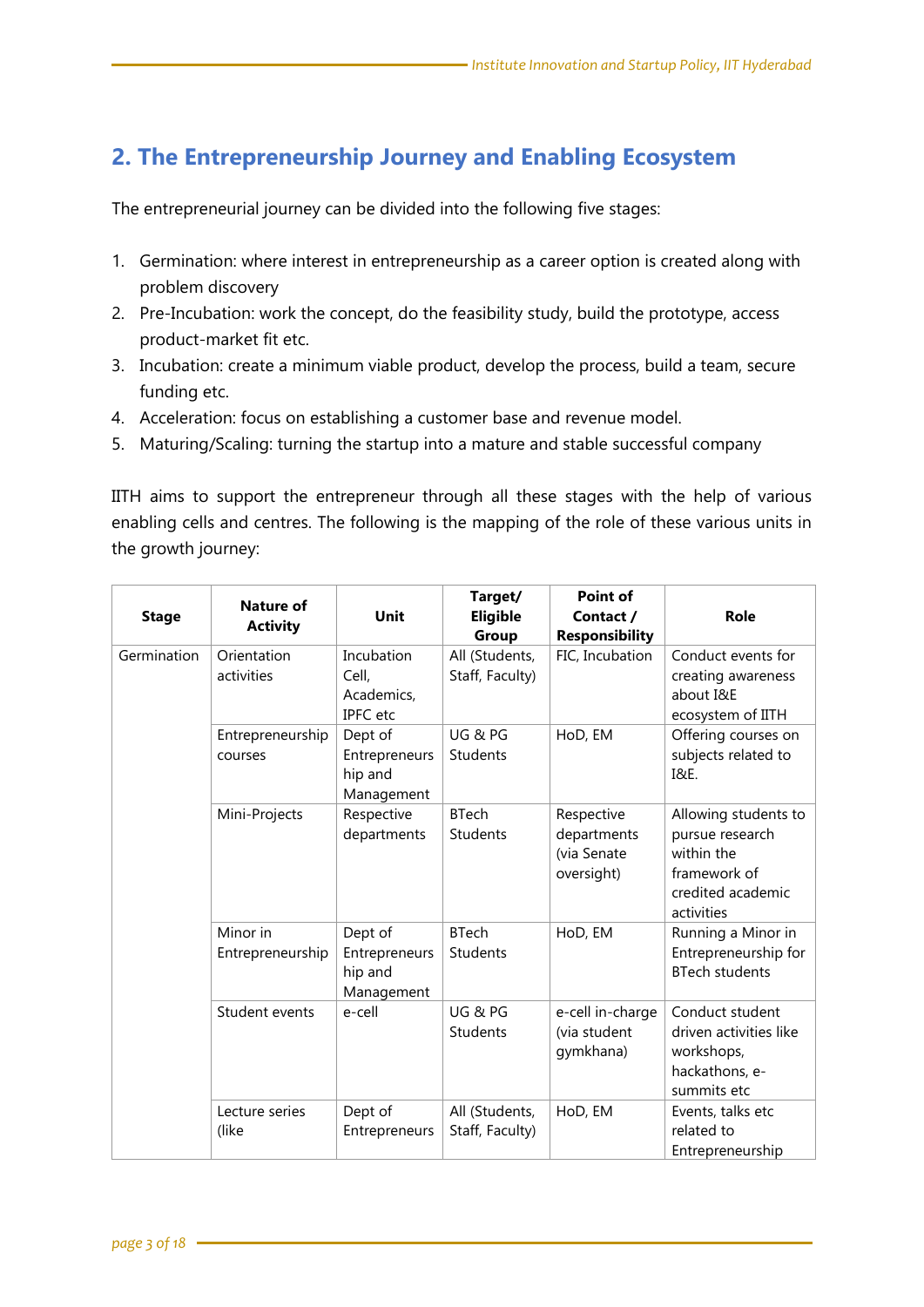|                    | Entrepreneurship<br>talk series)           | hip and<br>Management                             |                                                                       |                                                        |                                                                                                                                                                                       |
|--------------------|--------------------------------------------|---------------------------------------------------|-----------------------------------------------------------------------|--------------------------------------------------------|---------------------------------------------------------------------------------------------------------------------------------------------------------------------------------------|
| Pre-<br>Incubation | Internship                                 | Respective<br>departments                         | <b>BTech</b><br>Students                                              | Respective<br>departments<br>(via Senate<br>oversight) | Allowing students to<br>pursue internship in<br>a startup (as part of<br>the 6 <sup>th</sup> sem<br>internship).                                                                      |
|                    | Build-project                              | <b>BUILD Project</b><br>Monitoring<br>Committee   | UG&PG<br><b>Students</b>                                              | FIC, SA                                                | Financial support<br>student ideas                                                                                                                                                    |
|                    | Techno-<br>Entrepreneurship<br>Dual Degree | Dept of<br>Entrepreneurs<br>hip and<br>Management | <b>BTech</b><br>Students                                              | HoD, EM                                                | Five year dual<br>degree option for 6th<br>semester students                                                                                                                          |
|                    | Fellowship<br>programs                     | iTIC                                              | UG&PG<br>Students                                                     | FIC, Incubation                                        | Offer financial<br>support for<br>prototype building<br>and sustenance<br>under various<br>Entrepreneurs-in-<br>Residence (EIR)<br>schemes.                                           |
|                    |                                            | CfHE                                              | <b>PG Students</b>                                                    | Head, CfHE                                             | Flagship one year<br>fellowship scheme<br>on Healthcare<br>innovation                                                                                                                 |
|                    |                                            | <b>TiHAN</b>                                      | UG&PG<br>students                                                     | PD, TiHAN                                              | Offer financial<br>support for<br>prototype building<br>and sustenance<br>under various<br>Entrepreneurs-in-<br>Residence (EIR)<br>schemes in the area<br>of Autonomous<br>Navigation |
| Incubation         | Formal startup<br>journey                  | iTIC                                              | UG&PG<br>Students (see<br>5.3 for<br>eligibility),<br>Staff, Faculty. | FIC, Incubation                                        | Providing<br>mentorship, sitting<br>space, basic<br>business facilities, VC<br>funding etc (in<br>exchange for equity)                                                                |
|                    |                                            | CfHE                                              | Staff, Faculty                                                        | Head, CfHE                                             | Same as above +<br>focus on healthcare<br>domain                                                                                                                                      |
|                    |                                            | FabCI                                             | Staff, Faculty                                                        | Head, FabCI                                            | Same as above +<br>focus on electronics<br>domain                                                                                                                                     |
|                    |                                            | <b>TiHAN</b>                                      | UG & PG<br>Student, Staff,<br>Faculty                                 | PD, TiHAN                                              | Same as above +<br>focus on                                                                                                                                                           |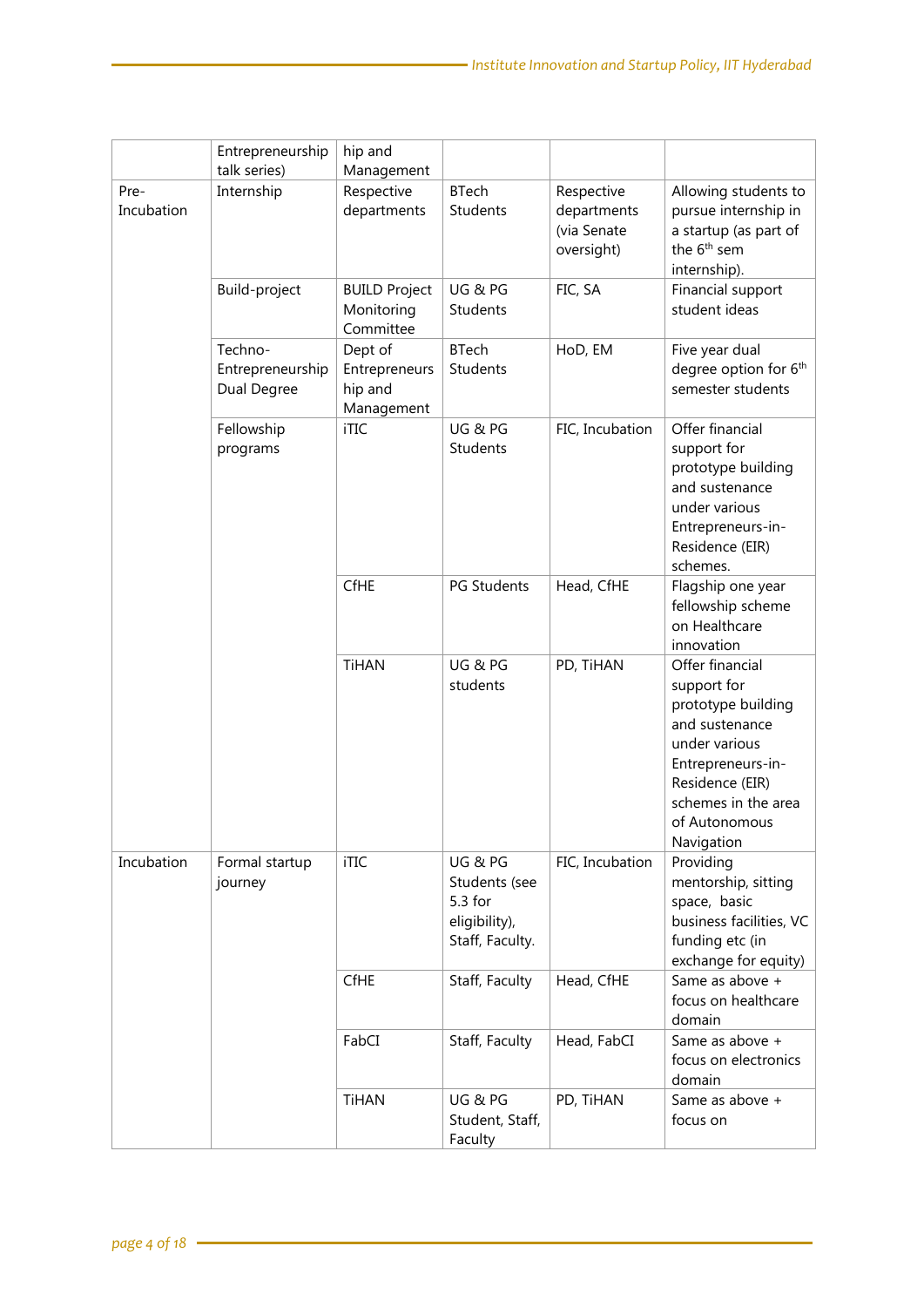|                                   |                                                 |                                                |                                                         |                                                     | Autonomous<br>Navigation                                                                                                           |
|-----------------------------------|-------------------------------------------------|------------------------------------------------|---------------------------------------------------------|-----------------------------------------------------|------------------------------------------------------------------------------------------------------------------------------------|
|                                   | IP Licencing                                    | iTIC, IPFC,                                    | All (Students,                                          | FIC, Incubation                                     | Licence institute IP                                                                                                               |
|                                   |                                                 | Dean R&D                                       | Staff, Faculty)                                         |                                                     | to the startups                                                                                                                    |
| Acceleration                      | Sustainability<br>journey of a<br>startup       | iTIC                                           | All (must have<br>registered as<br>Startup)             | FIC, Incubation                                     | Providing growth<br>support, particularly<br>on VC funding,<br>revenue increase etc.                                               |
|                                   |                                                 | FabCI                                          | All (must have<br>registered as<br>Startup)             | Head, FabCI                                         | Same as above +<br>focus on electronics<br>domain                                                                                  |
|                                   |                                                 | <b>TiHAN</b>                                   | All (must have<br>registered as<br>Startup)             | PD, TiHAN                                           | Same as above +<br>focus on<br>Autonomous<br>Navigation                                                                            |
| Maturing/<br>Scaling              | Commercial<br>operations of a<br>stable startup | Research Park                                  | All (must have<br>registered as<br>Startup/<br>Company) | FIC, TRP                                            | Provide professional<br>working<br>environment via<br>rental space in the<br>TRP building etc.                                     |
| Other<br>facilitation<br>entities | Setting the<br>overall vision                   | Institution's<br>Innovation<br>Councils (IICs) | All (Students,<br>Staff, Faculty)                       | Convener:<br>Dean R&D                               | Setting the overall<br>vision of the institute<br>for promoting<br>innovation and<br>entrepreneurship<br>ecosystem of<br>institute |
|                                   | Reach out points                                | Innovation<br>Mentors                          | UG&PG<br>Students                                       | Innovation<br>Mentor of<br>respective<br>department | Act as primary reach<br>out points for any<br>queries or support<br>needed for I&E<br>related items.                               |
|                                   | Use of institute<br>facilities                  | R&D Office                                     | All (Students,<br>Staff, Faculty)                       | Dean R&D                                            | Facilitate the<br>technology licencing,<br>consultancy<br>participation, paid<br>use of institute<br>facilities by startups<br>etc |
|                                   | Patent filing                                   | <b>IPFC</b>                                    | All (Students,<br>Staff, Faculty)                       | FIC, IPFC                                           | Assist in IP related<br>activities like patent<br>filing, technology<br>transfer etc.                                              |

Note: While this table attempts to collate the various centres and cells active in encouraging Innovation and Entrepreneurship at IITH, it is a dynamic list with more and more active cells coming in regularly.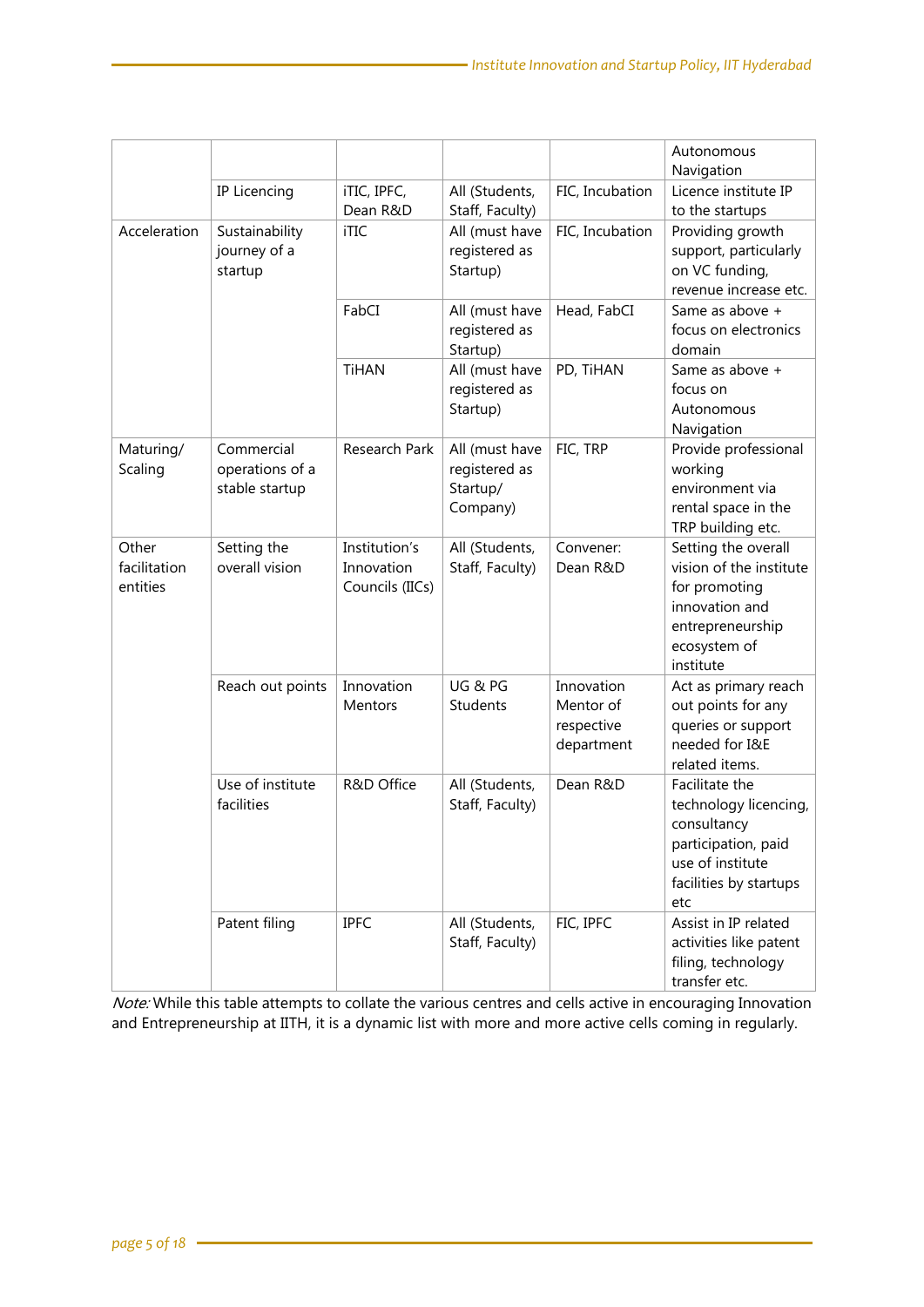### <span id="page-6-0"></span>**3. Enabling Academic Initiatives**

The academic curriculum is intended to be tuned to ensure exposure of students to innovation and entrepreneurship activities at their early stage and to support the pathway from ideation to innovation to market. The objective is to integrate education activities with enterpriserelated activities. This can be divided into two aspects viz (1) enabling the student to carryout research activities around the entrepreneurial idea (2) familiarizing the student with the business aspect of making a successful startup. The former are handled by the individual departments as part of the curriculum and the latter is championed by the Department of Entrepreneurship & Management. While the research and innovation thrust are by default ingrained into the curriculum, the intent here is to give conscious encouragement to topics with entrepreneurial prospects without diluting the academic standards and pedagogical goals. Based on the academic unit responsible for handling them, these academic initiatives can be categorised as follows:

#### <span id="page-6-1"></span>**3.1. Respective Departments**

- (A) IEP Projects: As entrepreneurial ideas are often interdisciplinary in nature, student should be given a choice go beyond the respective department's research themes. To facilitate this, in every semester, the student has an option of choosing a 3-credit IEP (Innovation and Entrepreneurship Project). The IEP will be pan-institute with a common evaluation committee approved by Senate (typically from the Innovation Mentor pool). This can be registered as part of (1) Free Elective credits of curriculum or (2) Core Elective credits of the curriculum or (3) Additional registered credits. This IEP will also be reflected in the grade card of the student in the respective category. While no approval is required for registering in free electives or additional credits categories, the approval of DUGC is mandatory for registering it under Core Elective category. There is no upper limit on the number of IEP credits a student can register in the complete course of study; but the rules related to the respective course categories must be adhered. As with any research activity, the student is expected to also find a mentor/guide for undertaking the IEP. This mentor can be either a faculty of the institute or an industry expert (IEP committee will enlist and create a mentor pool for the student to choose from). The participation of the mentor being voluntary in nature, it is the student's responsibility to identify and obtain consent from the same. Routine engineering/developmental project work lacking novelty is to be strictly discouraged as part of IEP activity.
- (B) Sixth Semester Internship: The IITH curriculum allows BTech students to take up industrial internship in the sixth semester. This rule will also cover startups (including one's own) in addition to established industry. To avail this, the student can either (a) take up internship at a startups incubated at IITH (external startups not allowed) or (b) register with iTIC with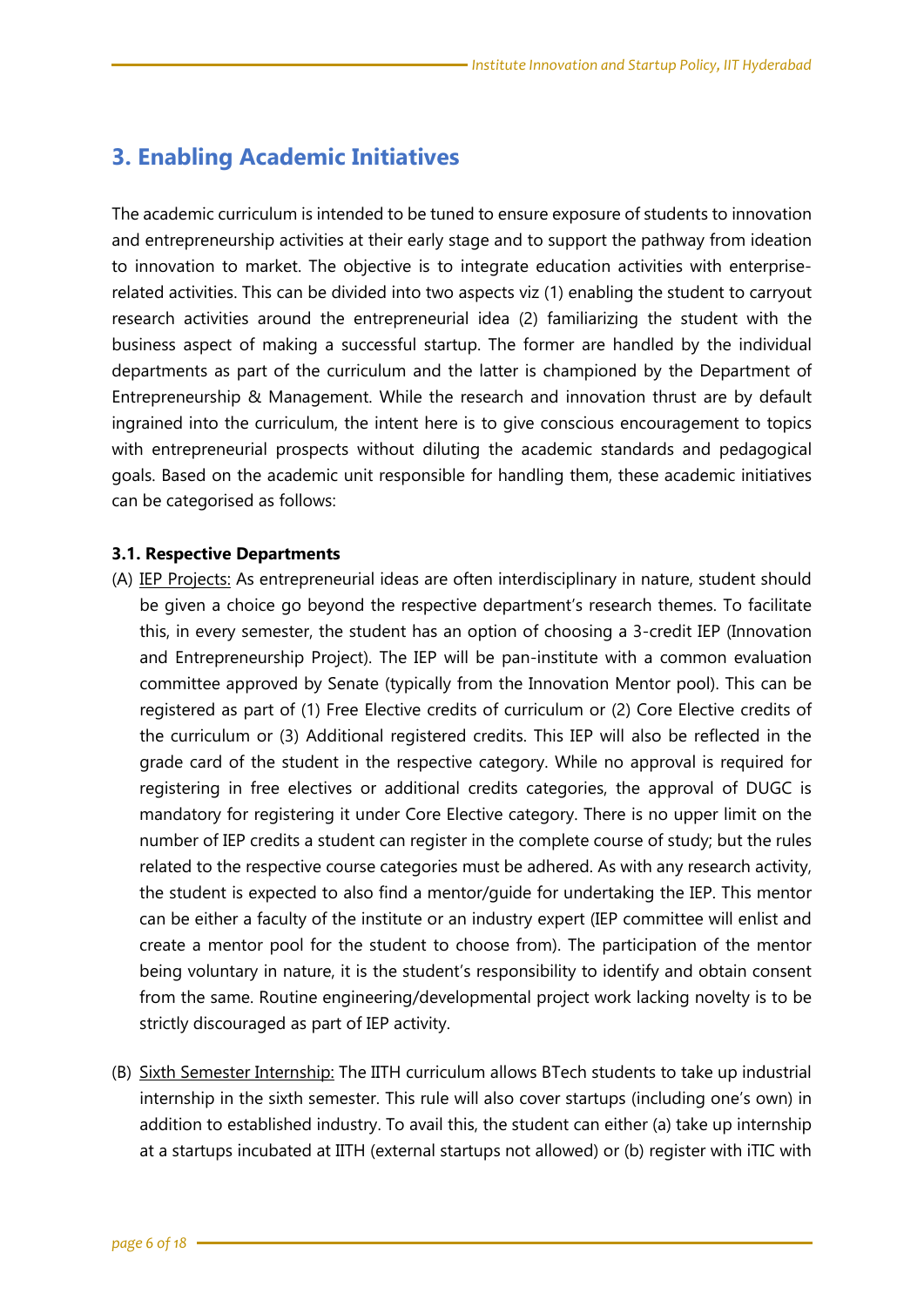himself/herself as the (co-) founder of a startup. If option-A is availed, then it is interpreted as internship in an Industry and the rules and procedures pertaining to it will be applicable. If option-B is pursued, the student has to register his/her startup at iTIC and grading will be done by IEP committee. The more details on the norms related to case-B, refer to the section on "Startup norms for Students".

- (C) Semester Internship in Other Semesters: For BTech students, the curriculum is designed to facilitate internship in Sixth semester. However, if a student wishes to pursue the internship option in a different semester (say  $8<sup>th</sup>$  semester), one may be allowed to do so if she/he provides a satisfactory roadmap of completing the coursework within the course of study duration. This is usually encouraged in the senior years, but can be also allowed in the early years in exceptional cases. All the procedures and rules mentioned in above point (ie., Sixth Semester Internship) will be similarly applicable; a satisfactory course plan is additionally expected to be provided by the student; this course plan must be approved by the DUGC.
- (D) Semester Leave: Semester Leave indicates a situation in which a student is permitted to take one or more semesters off for industrial internship or startup assignment with prior approval and planning. At present, JEE-entry (BTech, dual degree and double major) students are allowed one extra semester for completion of the program for every semester leave. Such students are permitted a maximum of two semesters of leave. The full-time 2 year MTech/MSc students are permitted a maximum of one semester leave. These semesters will not be counted towards the maximum permitted time period for completion of the degree. To avail this semester leave, the applicant has to make the request atleast one month before the commencement of the semester. The application is to be routed through his/her advisor / program coordinator and evaluated by committee chaired by Dean Academics and having HOD of the student department, FIC Incubation as members. For granting the leave, the committee should be satisfied that (a) there is a sound proposal and commitment from the student to pursue startup activity (b) inclusive of the period of withdrawal, the student is likely to complete all the requirements for the degree within the maximum allowed years of admission to the program.
- (E) Deferred Placement Option: In the time close to graduation, the student instead of sitting for placements, can pursue his/her entrepreneurial dream after the graduation. In such situations, the student can opt for deferred placement where the student will be eligible for participating in the placement opportunities of the subsequent year. This is intended as a safety net for the aspiring students so that they can confidently plunge into their entrepreneurial journey. To be eligible for this option, the student (a) must not have appeared in the regular placement season (b) must have registered for a startup or enrolled with an incubation centre.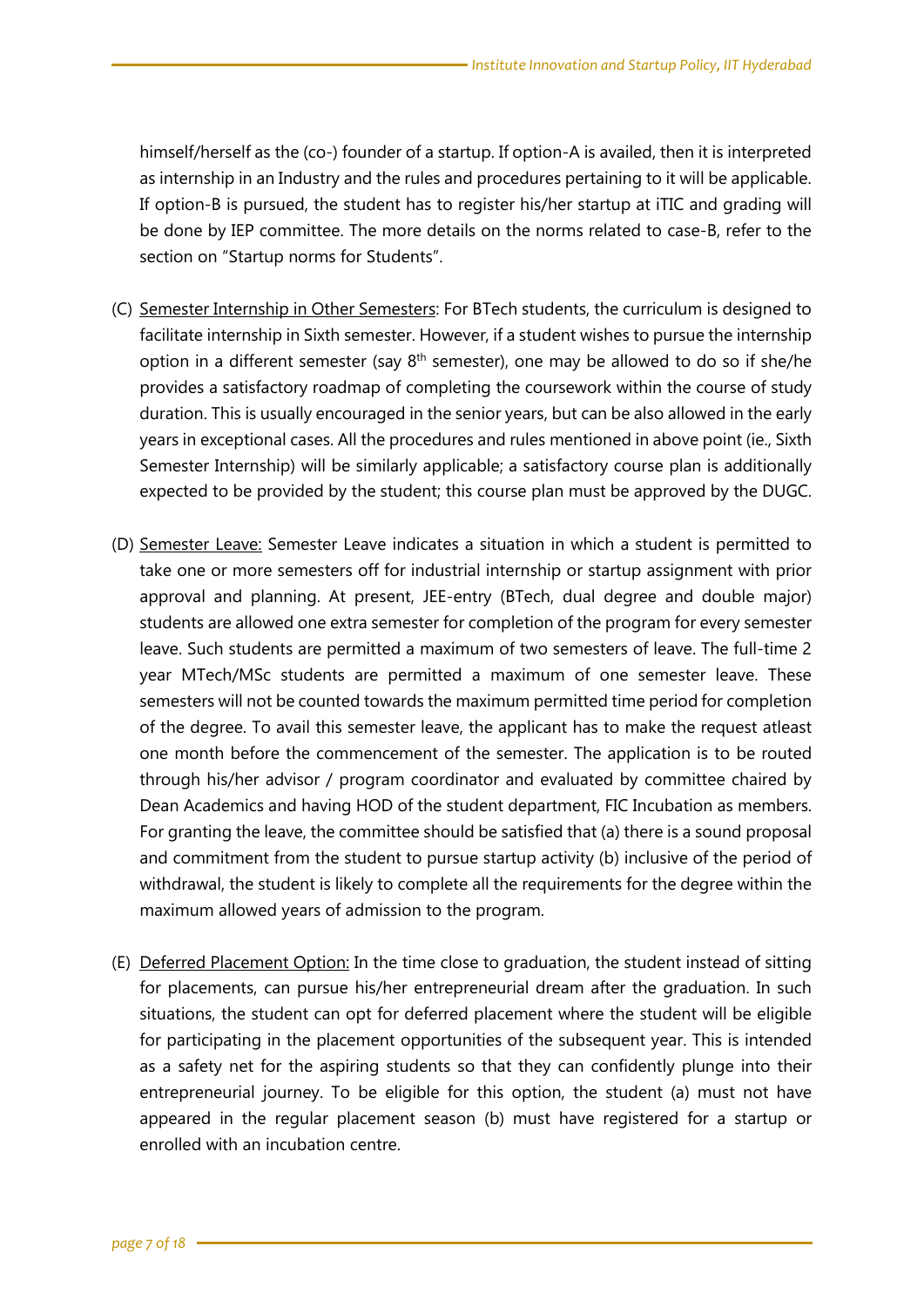#### <span id="page-8-0"></span>**3.2. Department of Entrepreneurship & Management**

- (A) Free Electives: The institute offers a plethora of courses on innovation and entrepreneurship. These can be credited by the student in the form of Free Electives or Additional Courses. Introduction to Entrepreneurship, Social Entrepreneurship, Entrepreneurship Opportunities in Climate Change Entrepreneurship Skills, Innovation Management, Design Creativity and Innovation etc are examples of few such courses currently running at IITH.
- (B) Minor in Entrepreneurship: BTech students at the end of fourth semester can opt for Minor program in Entrepreneurship. In this Minor program, the student is expected to do three additional credits in every semester for  $5<sup>th</sup>$  to  $8<sup>th</sup>$  Sems. In the end, having done 12 additional credits, the student is considered to earn Minor in Entrepreneurship; it will also be reflected in the Degree Certificate of the Student.
- (C) Techno-Entrepreneurship Dual Degree: The students who are entering into  $4<sup>th</sup>$  year BTech can opt for the Dual degree MTech in Techno-Entrepreneurship. By opting for this Dual Degree, the student will get a BTech degree in the native branch and an MTech in Techno-Entrepreneurship. In this program, the student is expected to carryout his/her Thesis on ones' entrepreneurial pursuit. For applying to the program, the student should have atleast CGPA of 8. Students who have already registered for Minor in Entrepreneurship will also be allowed to convert and the credits earned so far under the "Minor in Entrepreneurship" for the Dual degree program.

### <span id="page-8-1"></span>**3.3. Common Activities at Institute Level**

<span id="page-8-2"></span>(A) Build Project: Bold Unique Idea Lead Development (BUILD) is a unique program where the any student of IITH can pitch their idea and obtain financial support for developing it. There are no academic prerequisites or approvals needed to participate in this project; all ideas from any UG, PG, PhD etc student can be considered. The focus of this program is to give financial support for the development of the idea; no credits or grades are involved.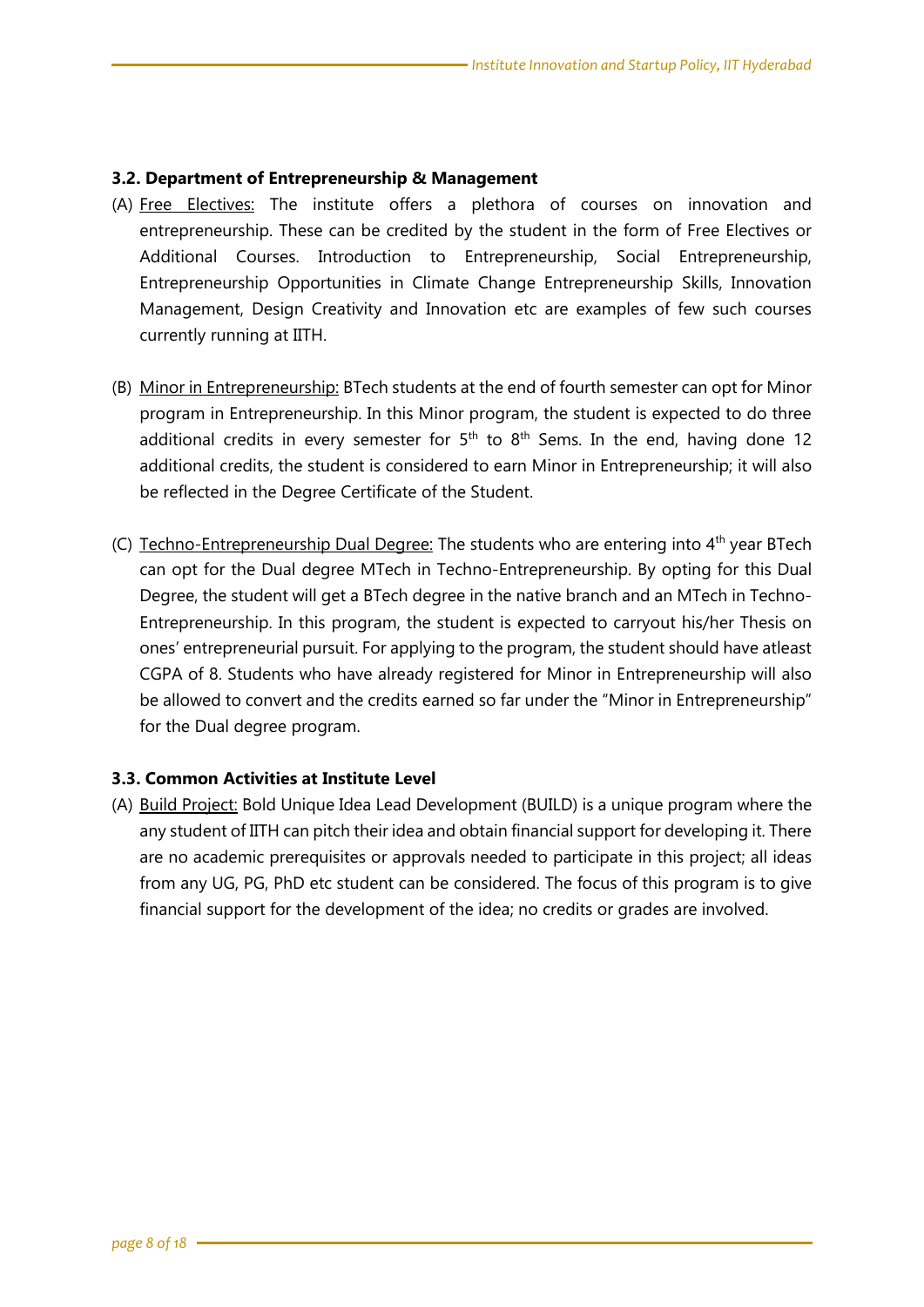### **4. Startup Norms for Faculty**

### <span id="page-9-0"></span>**4.1. Motivation & Path Way**

Faculty members of IITH carry out a large number of R&D activities in several cutting-edge science and technology areas. It is important for these research outcomes to get translated into commercial products, benefiting the society in general. Towards this end, IITH encourages interested faculty members to incorporate startups to engage in the businesses that are direct result of the research and development activities of the faculty member of IITH.

For a faculty driven startup, the startup is required to be incubated in the Institute at one of its incubators (iTIC or CfHE or FabCI). However, in exceptional cases, the institute may allow a faculty member to open/operate/incubate the Company outside the institute if sufficient justification is provided.

### <span id="page-9-1"></span>**4.2. Types of Engagements with Startups**

The role of the faculty in startups could be of four kinds:

- [Role-A] Faculty as promoter (ownership)
- [Role-B] Faculty on the board of a startup (holding shares without promoter)
- [Role-C] Faculty as mentor (volunteer service)
- [Role-D] Faculty as a consultant (paid service)

The current policy does not apply for Roles (C)  $\&$  (D), where the faculty does not hold any equity in the startup and his/her participation is only as a mentor/consultant. This participation will be quided by the consultancy norms of the Institute (essentially, whether the faculty is providing consultancy/advisory services to a large company or a small startup, there is no differentiation in the consultancy norms).

Roles (A) & (B), where the faculty is an equity holder will be guided under this policy. This engagement maybe single or together with other faculty or together with student(s) of home Institute; the faculty startup norms apply to all these scenarios.

### <span id="page-9-2"></span>**4.3. Role of Faculty Member**

Once approved for incubation, a faculty member is expected to form a startup company. Such a startup must pursue businesses that are a direct result of the research and development activities of the faculty member of IITH. In such cases, the faculty member(s) will be known as a founding member(s)/ promoter(s) of the Company.

In this startup, the faculty can engage in technology development, technology commercialization and scaling-up activities. In the early stages of the startup, the faculty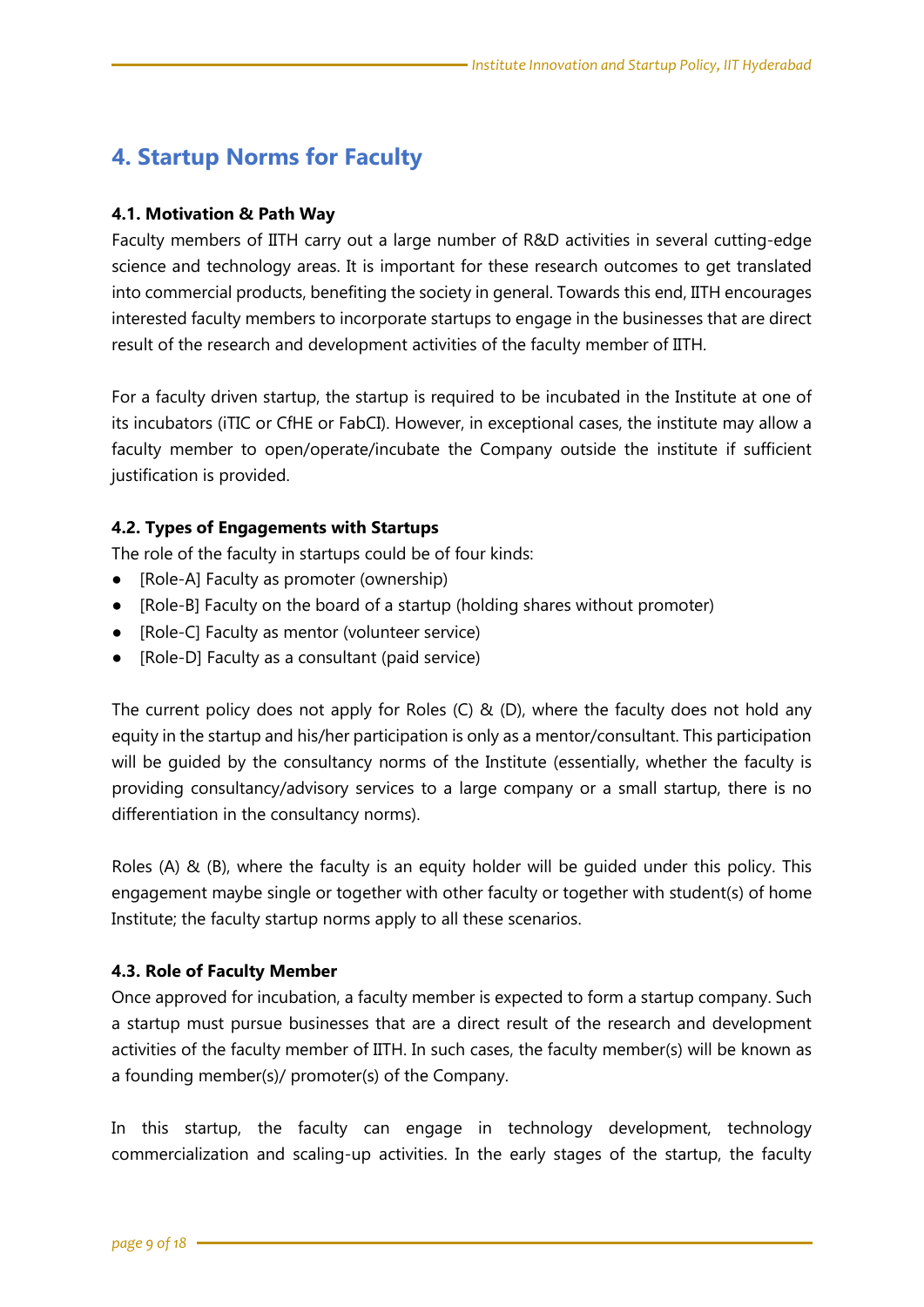member is also allowed to hold executive position like CEO, COO etc. However, this role has to be in the form of a consultant or advisor or honorary employee (not as salaried employee). Consultation income from IITH incubated startup is not subjected to standard IITH industrial consultancy norms during the incubation period of the startup. In all scenarios, it is to be safeguarded that the faculty member does not spend more than 20% of office time on the startup. If any faculty member wishes to go beyond the terms mentioned here, one may do so by taking a sabbatical and/or leave without pay.

#### <span id="page-10-0"></span>**4.4. Usage of Institute Resources**

As stated earlier, the faculty members are only allowed to incorporate startups whose business objectives build upon the technologies developed at IITH. Here, it is imperative that the Institute recovers the expenses involved in development of the technology by tracking the usage and involvement. However, from practical perspective, such categorization of day-onday research activities is near impossible. Hence, an additional equity model is adopted here. As the IP and know-how is developed by (partial) use of Institute resources, the startup may seek exclusive licensing by paying an additional equity to the incubator. If a startup gives X% equity to the Incubator for incubation, a faculty-startup is expected to give X%+Y% equity to the Incubator. It is understood that the additional Y% equity is towards the engagement of Institute resources and IP (see IP licencing for more details). Having thus paid additional value, the startup may be permitted to use the laboratory and other such facilities to which the founding faculty member(s) is entitled. The startup may also use other facilities of the Institute on payment basis as per the prevailing norms.

### <span id="page-10-1"></span>**4.5. Best Practices to avoid Conflict of Interest**

- Faculty must separate and clearly distinguish on-going Institute research from work being conducted at the startup.
- Faculty must limit engagement for the company to a maximum of 20% of the office time.
- Faculty must make all efforts to balance their academic responsibilities while assuming the entrepreneurial role.
- It is expected the startup is involved in technology development. Merely providing consultancy services is not permitted and such activity must be taken up through Technology and Consultancy norms of R&D section.
- Faculty must not involve research staff or other staff of institute in activities at the Startup and vice-versa.
- While a student may choose to work on the research part of Startup activities, a Faculty must not involve students in the non-research part of the company activities. If a student wishes to participate in the wider activities of the startup, it may be channelled via Startup options for students (next section).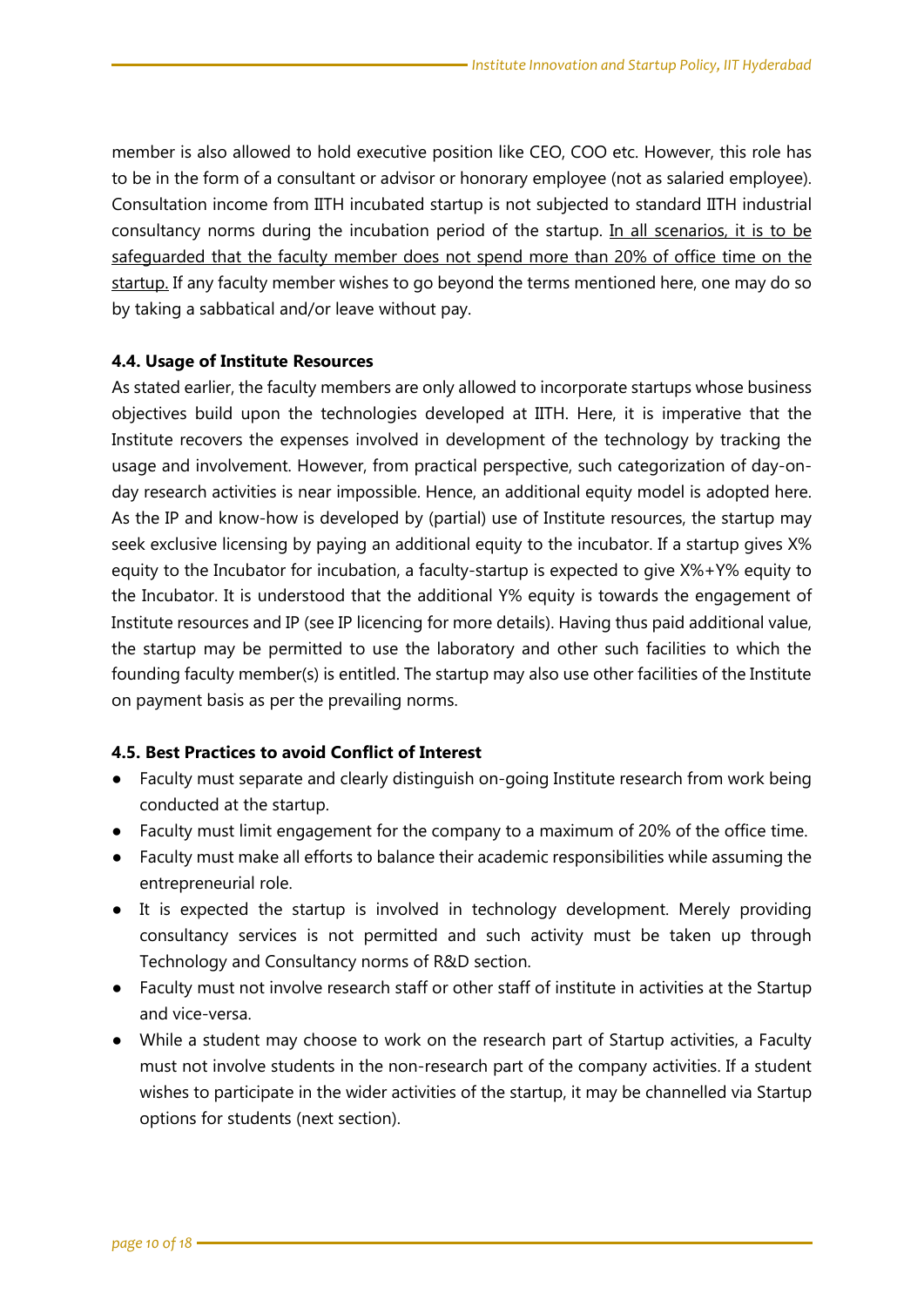- At all times, the faculty member must ensure that the startup/company he/she is associated with is compliant with all the norms of the Government of India. Noncompliance by the faculty member shall have no bearing on IITH.
- To avoid any conflict of interest, the faculty must not engage in activities like internal/external committees related to the objective of the startup. A disclosure is to be made where a possibility of overlap exists.
- Once the startup is formed, scenarios may arise where there is an overlap between the goals of sponsored research taken up by the faculty and the startup objectives (by the same faculty), the following recommends are made:
	- In case the faculty takes up private or govt sponsored research whose aims overlap with the startup activities, the faculty shall take necessary precautions to avoid IP contamination and conflicts of interest. In specific cases, if the sponsor agency agrees to assign the IP resulting from such activities to the startup, the parities may enter into a separate IP licensing agreement.
	- In case of grant-in-aid projects where the sponsor allows IITH to retain the IP rights, this IP can also be licenced to the startup within the Y% additional equity framework elaborated in the section on IP.

### <span id="page-11-0"></span>**4.6. Incentives for Participating Members**

In order to attract more participation, institute should develop academic and non-academic incentives and reward mechanisms for all stakeholders that actively contribute and support entrepreneurship agenda and activities. Participation in startup related activities needs to be considered as a legitimate activity of faculty in addition to teaching, R&D projects, industrial consultancy and management duties and must be considered while evaluating the annual performance of the faculty.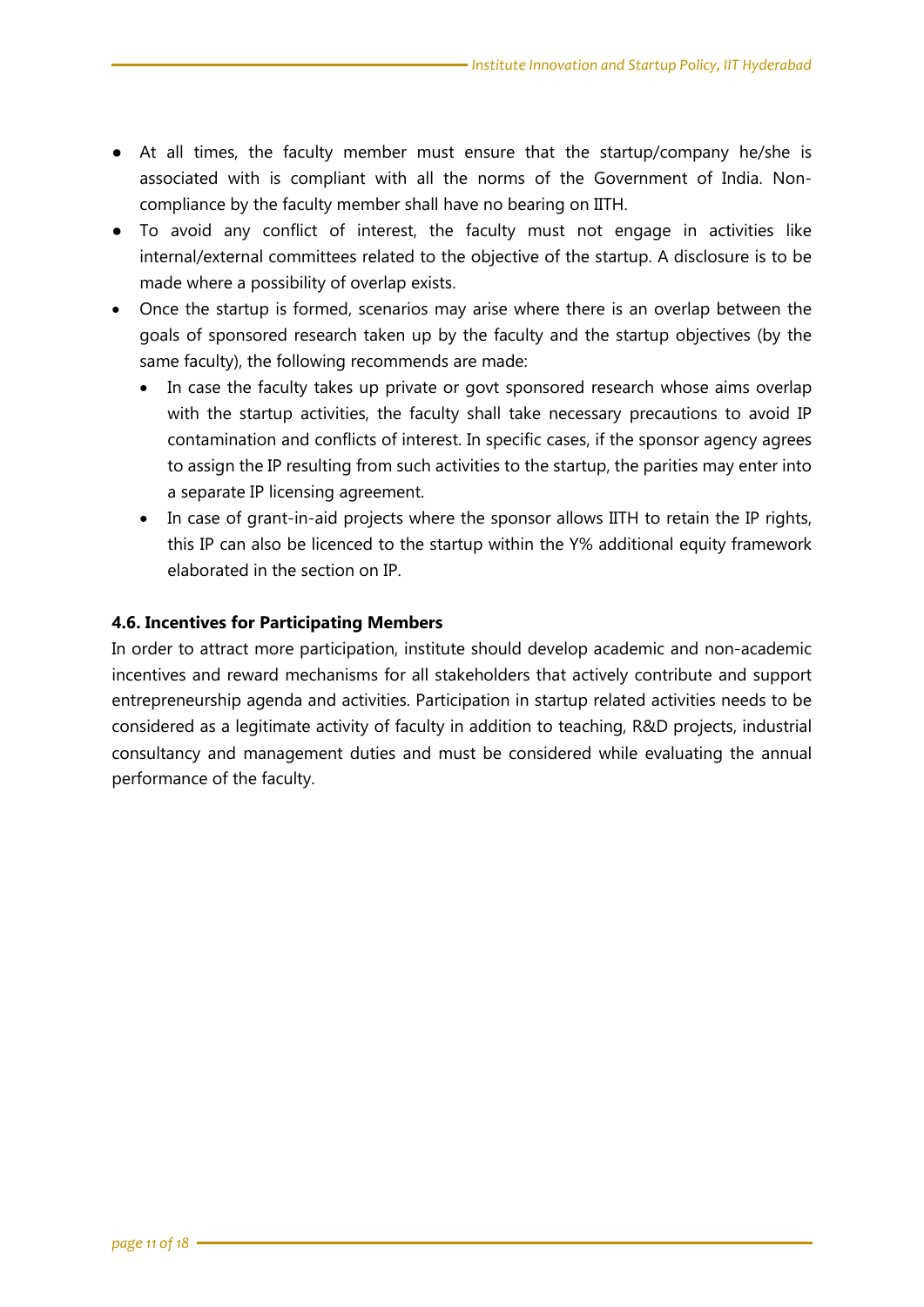### <span id="page-12-0"></span>**5. Startup Norms for Students**

### <span id="page-12-1"></span>**5.1. Motivation & Path Way**

The motive of this startup norms and policy for students is to ensure exposure of maximum students to innovation and pre incubation activities at their early stage and to support the pathway from ideation to innovation to market. This will allow the students to meaningfully engage in innovation and entrepreneurship activities while their tenure as a student at the institute. The intent is to facilitate and empower the students, with a clear goal of promoting entrepreneurial spirit, and yet not diluting the academic standards and pedagogical goals of the involved individuals, which constitute the core essence of the institute.

Students can undertake innovation and entrepreneurship activity by following two distinct modes, as per their choice and situation:

- [Mode-A] Through credited academic means. This may be either by opting for independent projects or semester internships or minor etc. These are activities where a student is undertaking work which is NOT amounting to registering any startup.
- [Mode-B] By registering for pre-incubation/incubation in the IITH Incubators. These are activities where there are no direct academic-credits involved and wherein the student takes up the role of a signing authority in the management of the startup (or a would-be startup).

It is generally expected that Mode-A is foundational in nature, providing the base for the students' entrepreneurial journey. Mode-B presupposes that the student at this stage is clear on the exact topic and business model he/she is planning to work. It may however be noted that these two modes are not mutually contradictory: a student may register for incubation and may as well credit a few academic entrepreneurship initiatives.

For means and rules for Mode-A, one may refer to Section-3: Enabling Academic Initiatives; they are not duplicated here. The startup norms explained in this section and subsequent sections pertain to Mode-B.

### <span id="page-12-2"></span>**5.2. Procedure for Registering a Student Startup**

Once a student wishes to formalize (and legalize) the startup theme he/she is interested to work on, an application is to be made to any of the incubators of IITH (for a currently enrolled student, incubation is allowed only at one of the incubators of IITH). This can be either for basic incubation schemes or specific programs (like NIDHI Prayas, Tide 2.0, NICE etc). The incubators have their respective means of shortlisting/selecting the applicants. If the student is selected, before the on boarding process starts, the student has to provide a No-Objection-Certificate from the Academic Section. For undergraduate students, this is approved by the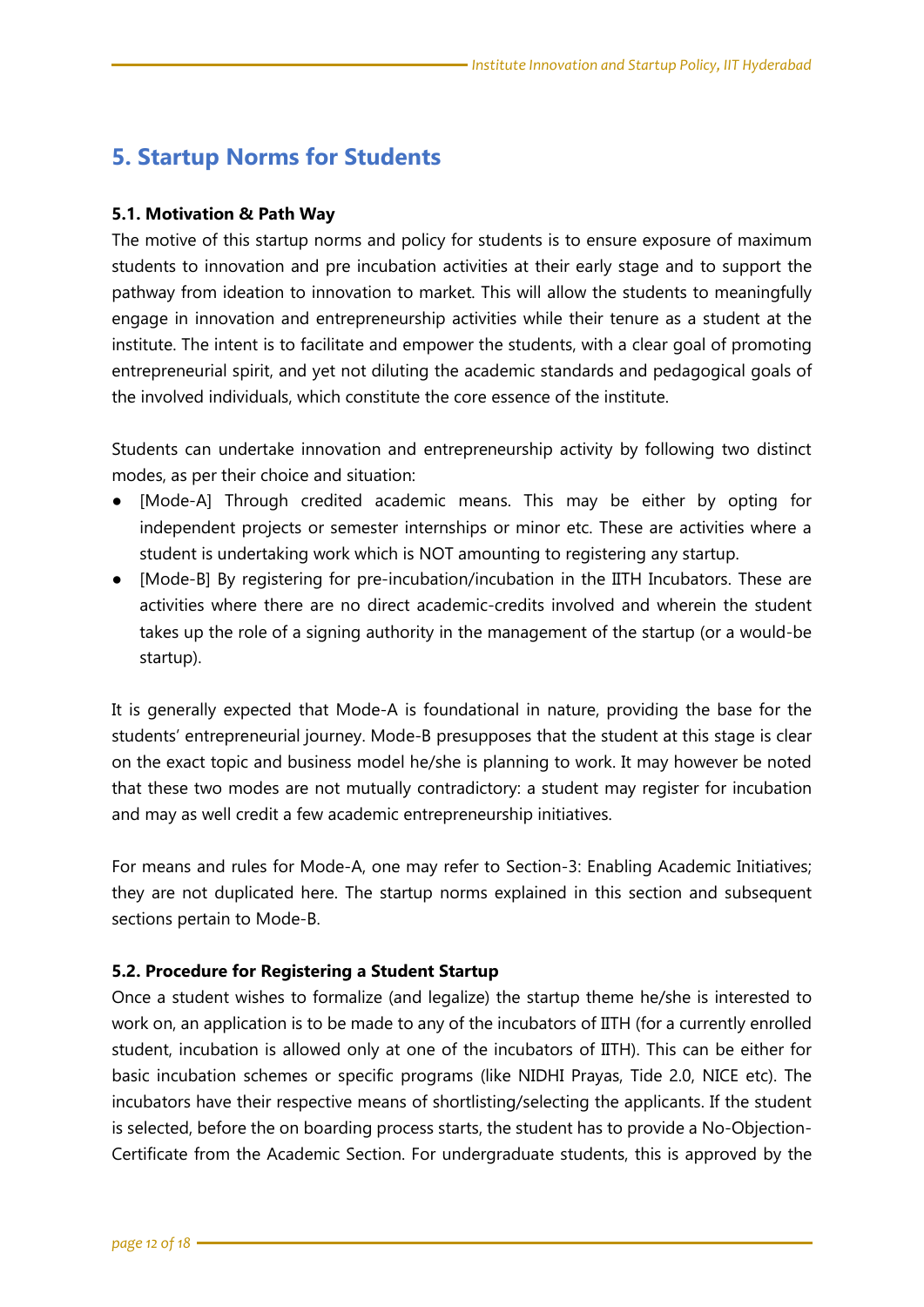DUGC and for PG students, it is to be approved by the Guide. To obtain the NOC, the student has to clearly justify how registering the startup sync with his/her pedagogical objectives and how he/she will ensure that one's academic performance will not be effected by this initiative.

Based on this NOC, the incubators will further onboard the student-startup. It is also desirable that a faculty member is identified as a mentor by the student (note: the involvement of the faculty member will be advisory in nature; if a startup has a student & faculty as founders/equity holders, then it will be considered a faculty-startup).

### <span id="page-13-0"></span>**5.3. Balancing of Academic and Entrepreneurial Commitments**

A student may work on the early part of the entrepreneurial journey as part of academics using the IEP credits. In this stage, his/her entrepreneurial activities can go on together with the other academic commitments. However, once a student reaches the Mode-B, ie., having a formal entity, then it is considered to be a full time commitment. Hence, following are the scenarios in which a BTech student is permitted to engage in Mode-B of entrepreneurship journey:

- if the student is in the last semester of study (or)
- if the student opts for semester internship (or)
- if the student opts for semester leave

For a Masters or a PhD student to be eligible:

- he/she must have completed all the coursework (and comprehensive + RPS too for PhD students)
- the research topic should be in sync with the startup theme

### <span id="page-13-1"></span>**5.4. Rights and Obligations of Student Startups**

- Rooted in IIT, naturally, the topic and theme involved by the student for startup must be technology centred. Businesses with no technological role are not supported.
- It is understood that these activities are over and above the regular academic activities of the students. In addition, there are financial and legal implications associated with registering Startup. Non-compliance by the student member shall have no bearing on IITH.
- ln those cases where the innovation and entrepreneurship work, and related research and development activities proposed by a student or a student group, are in continuation of any previous work/project/thesis/knowledge generated by any other person, mentor(s), faculty member(s) or any previous student(s), who is either presently registered at the institute, or has completed his/her studies/tenure and has left the institute, then, an explicit NOC or a MoU with all such stakeholders of the existing intellectual property will be required.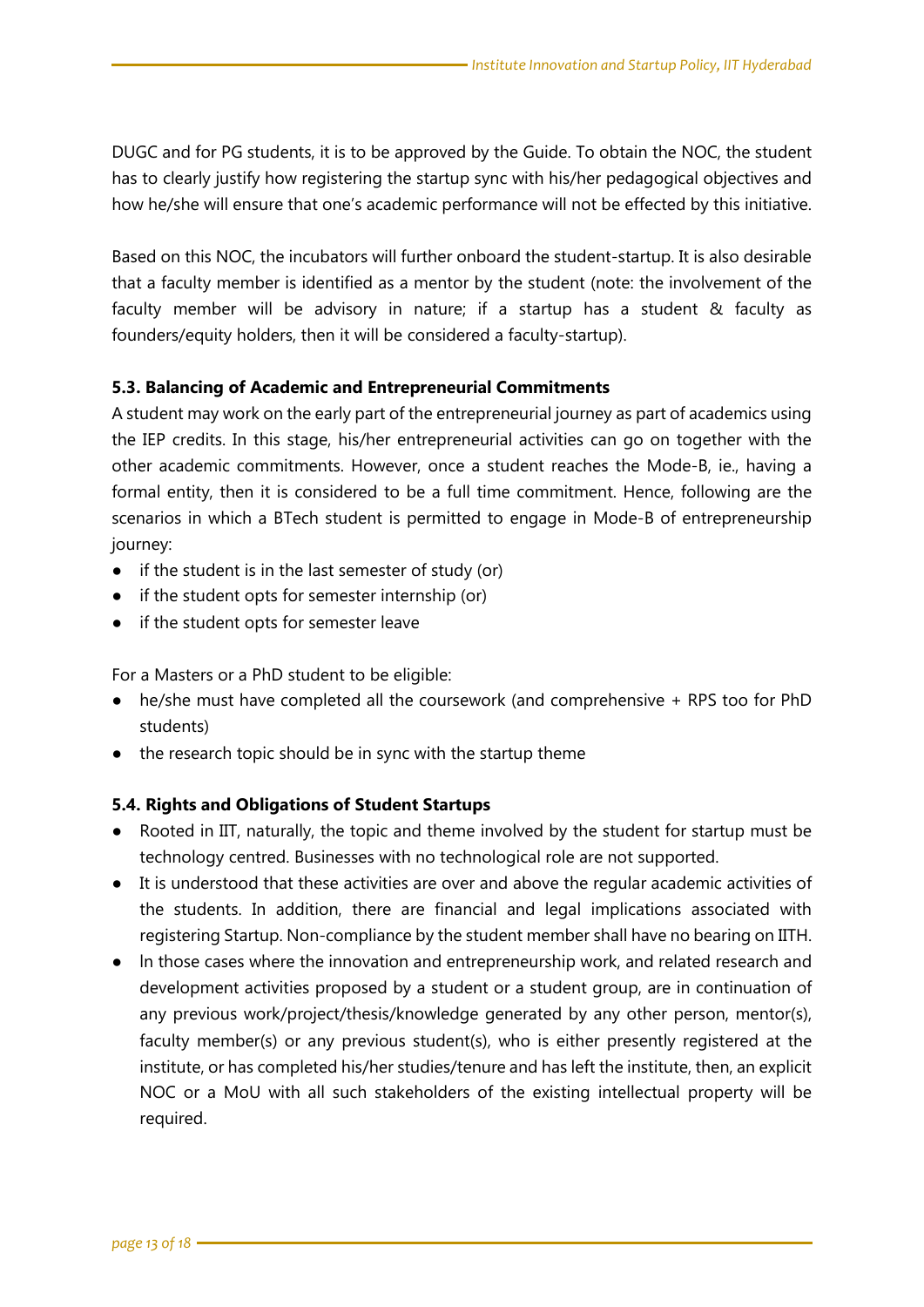### <span id="page-14-0"></span>**6. IP Rights and Ownership**

The IP rules are interpreted based on two criteria viz.,

- affiliation with IITH (as current-student, faculty, staff etc)
- enlistment of startup (via founding a formal startup)

Based on these two criteria, the following are the three possible scenarios:

- [Scenario-A] where the entrepreneur is affiliated with IITH, but has not formally enlisted the startup. In this scenario, the entrepreneur can be said to be only in exploring stage with his/her primary identity being just a student/faculty. In this situation, the default IP rules applicable to students/faculty of IITH are applicable.
- [Scenario-B] where the entrepreneur has enlisted the startup after graduating from IITH. In this scenario, the entrepreneur is deemed to be a private individual and there is no role for this policy. However, the IP ownership for any development work done (full or partial) during one's stay at IITH remain with IITH. The enlisted startup can approach IITH for technology transfer of the same using the default technology transfer route of IITH (via R&D Office; refer to Section VI: Commercialization of IITH IP Policy for details).
- [Scenario-C] where the entrepreneur enlists the startup during his/her stay at IITH. The current policy addresses this scenario and is based on exclusive licencing of IP to the startup in return for equity.

In the Scenario-C, there are three players viz., (i) Faculty/Student owned Startup (ii) Incubator where the Startup is enlisted (iii) Affiliating institute (IITH) providing the resources for technology development. The Institute and Incubator provide the necessary nurturing, mentoring and resources (and possible funding) for the growth of the Startups. In return, the Startup is expected to give equity to the Incubator. The equity given by Startups to the Incubator has two components, say X% and Y%. The X% is in lieu of the incubation support provided by the Incubator (working space, business mentorship, funding avenues, VC connect etc). The Y% is in lieu of the technology licencing, use of institute resources during the development etc.

Although the services for the Y% are provided by the Institute, the incubator takes this equity on behalf of the institute. This is necessitated as the Institute being an academic entity cannot trade in equity. If and when the Incubator monetizes this equity, 75% of the revenue from the Y% shares is transferred to Institute. The remaining 25% of the revenue is retained by the Incubator towards meeting the expenses for technology commercialization and monetization. The Startup in return for the Y% of additional equity, is given exclusive licencing of the IP. IITH provides exclusive, worldwide, sub-licensable, irrevocable, and transferable license to the startup. It may be noted here that as the technology transfer is happening to the inventor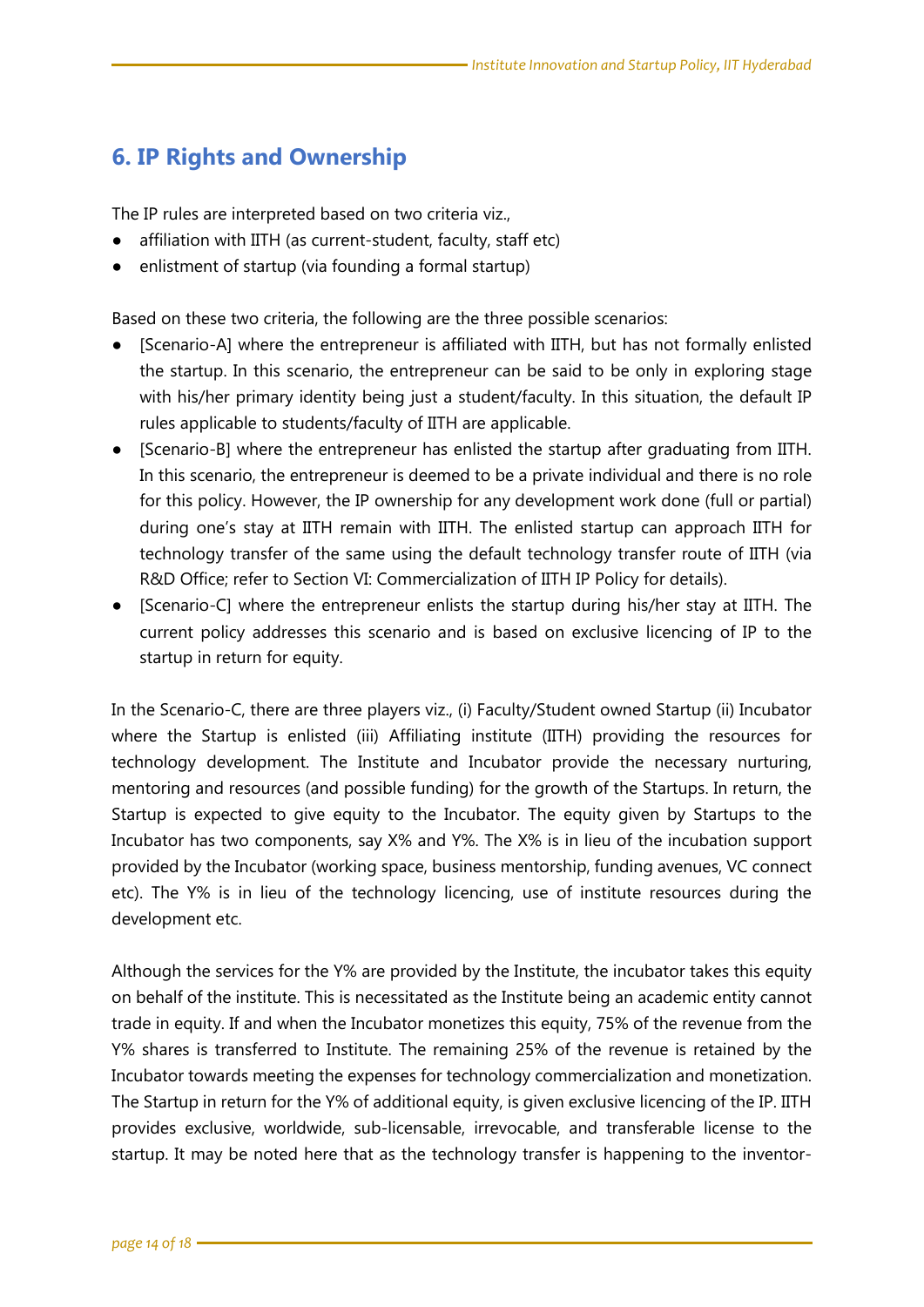associated Startup, the royalty sharing model of the IP policy does not apply and all the revenue belongs to the Institute. Also, if there are any co-inventors in the IP who are not part of the Startup, it is the responsibility of the Startup to obtain a NoC from them on terms mutually worked out between Startup and Co-Inventor.



The key advantage of this mechanism is that all the three entities: the startup, the incubator and institute are invested in the success of the venture and benefit from its advancement. There is an ambiguity free ownership for the Startup and a higher probability of revenue generation from technology commercialization for the Institute; the Incubator acts as a via media facilitator. For Incubation at iTIC, the values of X% and Y% currently stand at 3% and 2%; for CfHE, they are 5% and 2% respectively.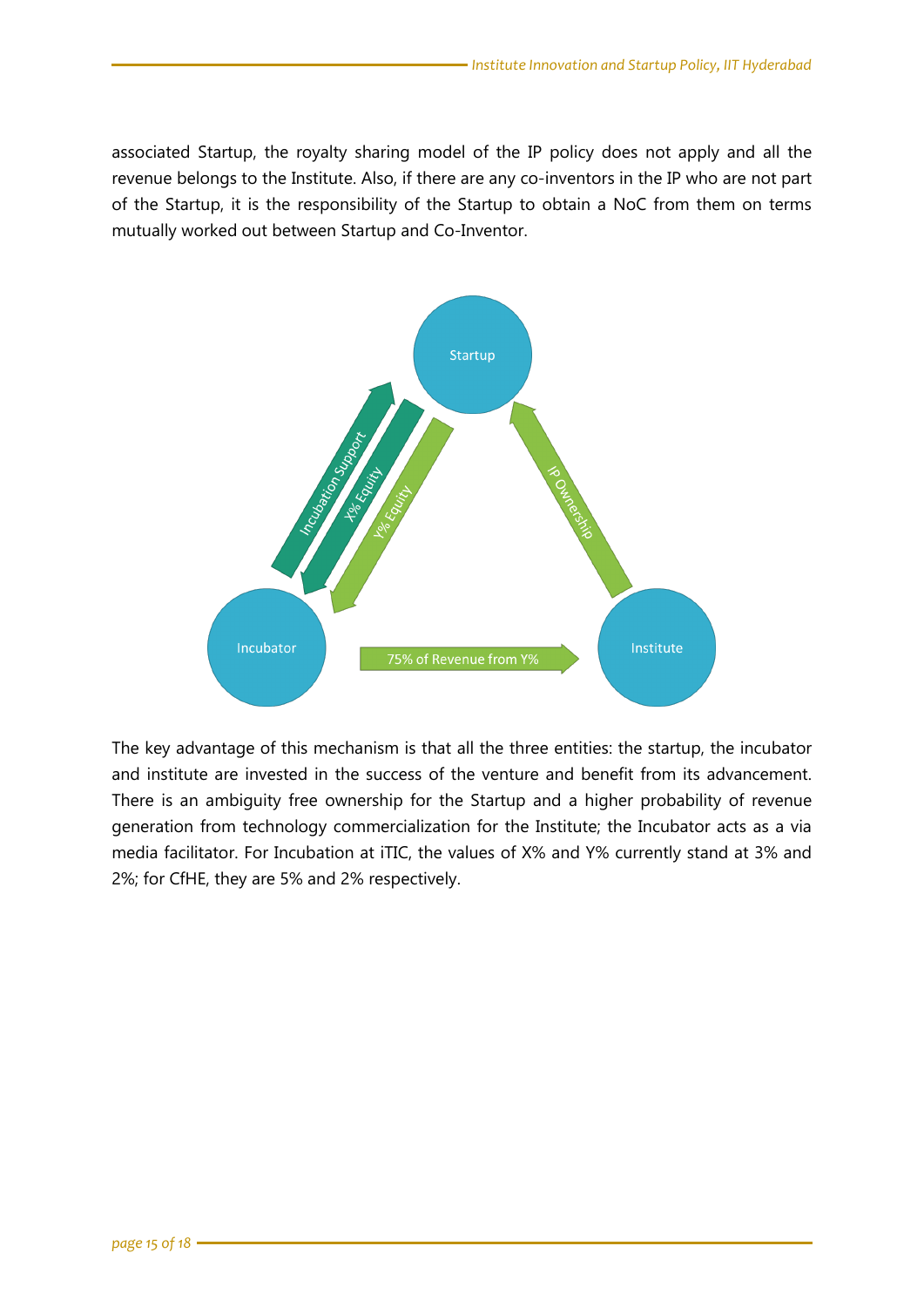### <span id="page-16-0"></span>**7. Governing Laws and Dispute Resolution**

### **Applicability and Governance**

This policy is applicable to all full-time faculty and enrolled students of IIT Hyderabad. The academic related matters will be handled by the Dean Academics. The IP licencing and matters related to usage of Institute resources will be handled by Dean Research & Development. Startup registration and equity holding will be handled by Faculty-in-Charge, Incubation, Innovation & Startups.

### **Startup Definition**

For an entity to be considered a Startup under this policy, it must conform to the description of Startup as defined by Department for Promotion of Industry and Internal Trade, Ministry Of Commerce and Industry.

### **Incubation Agreement**

In addition to the terms mentioned in this policy, the engagement of student/faculty/startup with incubator in the pre-incubation or incubation or other programs will be guided by respective agreements between the mentioned parties. The respective norms for selection will also applicable for applicants wishing to pre-incubate/incubate. As a norm, the startup may choose to incubate from any of the incubators available at IIT Hyderabad. However, in exceptional cases, Director, IIT Hyderabad may allow to open/operate/incubate the startup outside the institute if sufficient justification is provided.

### **Dispute Resolution**

Clarification on the applicability, interpretation and implementation of any of the clauses contained herein may be obtained from Faculty-in-Charge, Incubation, Innovation & Startups. In case of any disputes arising from the administration of this policy or any matters connected therewith or incidental thereto, conciliation would be attempted under the directions and aegis of the Director to settle the same in the best interests of the parties and in sync with the credo of IITH. Director, IIT Hyderabad may also establish an independent committee to investigate further. Resolution of disputes that remain unresolved even after conciliation efforts, maybe attempted by arbitration under the provisions of Arbitration & Conciliation Act, 1996. As a policy, all agreements to be signed by the Institute will have the jurisdiction of the courts in Hyderabad, Telangana and shall be governed by appropriate laws in India.

### **Effective Date**

This policy will come into effect from 16<sup>th</sup> February, 2022 and all Student and Faculty Startup enrolments henceforth will be guided by this policy. The Startups already enrolled will have an option of choosing between (a) the new equity transfer model or (b) earlier model of IP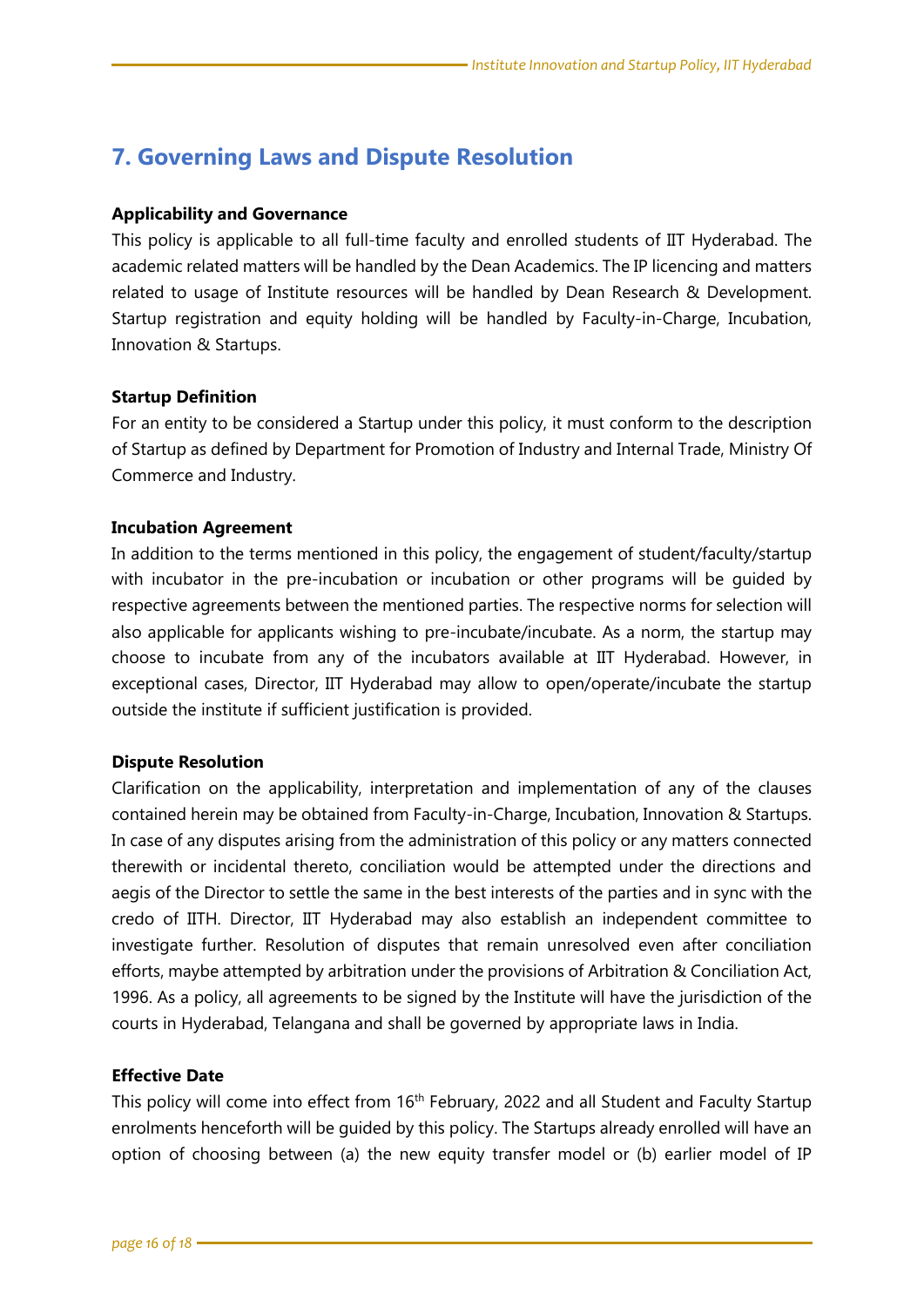licencing from IITH to an external entity via a IPEC (Intellectual Property Evaluation Committee). These prior stakeholders should express their choice within six-months of the date of effectiveness of the policy. If no explicit preference is expressed within the six-month timeline, the terms and conditions of the present policy will be applicable.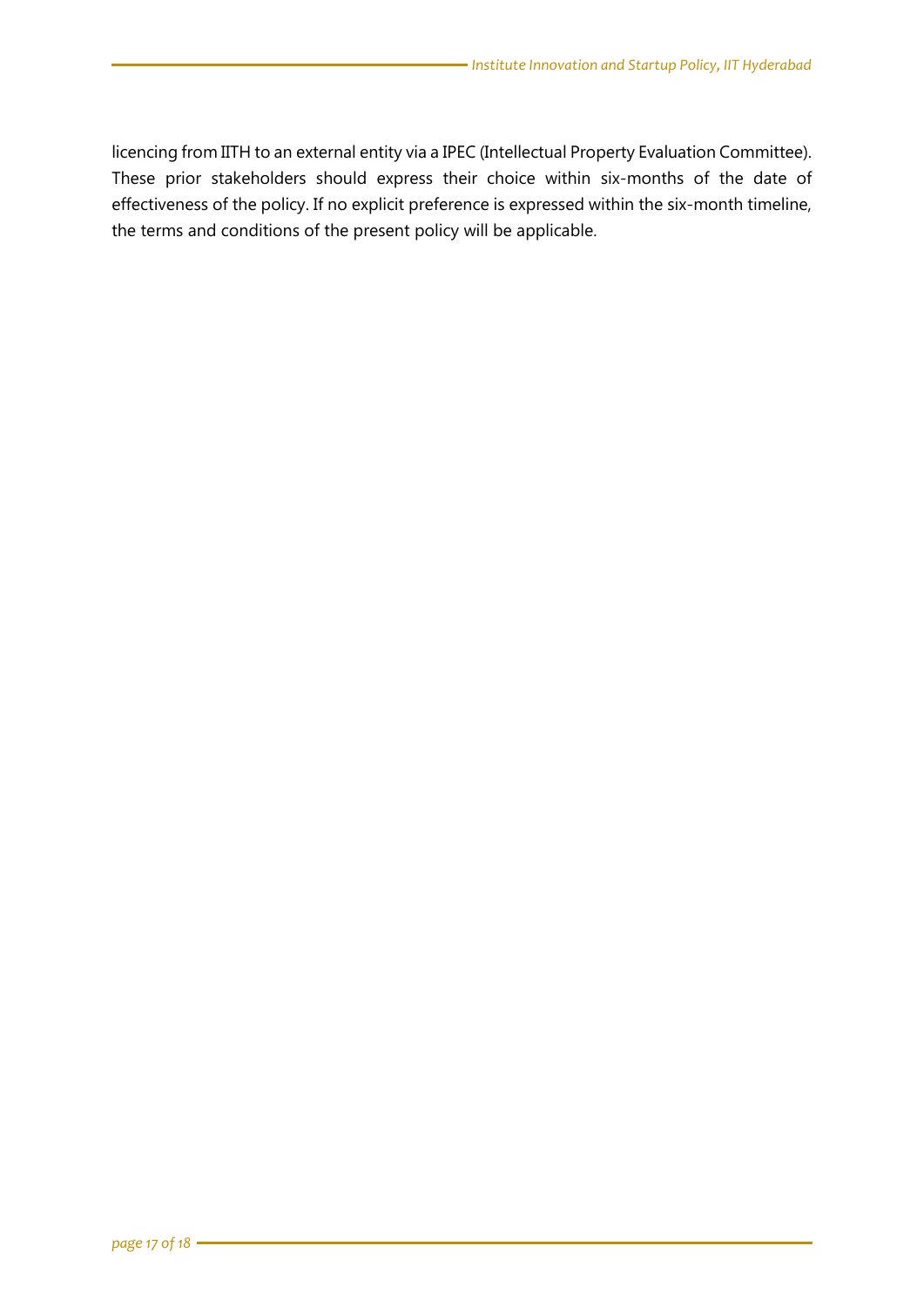## <span id="page-18-0"></span>**List of Abbreviations**

| <b>BUILD Project</b> | Bold Unique Idea Lead Development Project                          |
|----------------------|--------------------------------------------------------------------|
| <b>CfHE</b>          | Center for Healthcare Entrepreneurship, IITH                       |
| Dean Academics       | Dean of Academic Programs, IITH                                    |
| Dean R&D             | Dean Research and Development, IITH                                |
| <b>DUGC</b>          | Department Under Graduate Convener                                 |
| e-cell               | Entrepreneurship Cell, Student Gymkhana, IITH                      |
| EM                   | Department of Entrepreneurship and Management, IITH                |
| FabCI                | Fabless Chip Design Incubator, IITH                                |
| FIC, Incubation      | Faculty-in-Charge, Incubation, Innovation & Startups               |
| FIC, IPFC            | Faculty-in-Charge, Intellectual Property Facilitation Centre, IITH |
| FIC, SA              | Faculty-in-Charge, Student Activities, IITH                        |
| FIC, TRP             | Faculty-in-Charge, Technology Research Park, IITH                  |
| HoD                  | Head of the Department                                             |
| I&E                  | Innovation and Entrepreneurship                                    |
| IEP                  | Innovation and Entrepreneurship Project                            |
| IIC                  | <b>Institution Innovation Council</b>                              |
| <b>IITH</b>          | Indian Institute of Technology - Hyderabad                         |
| IP                   | <b>Intellectual Property</b>                                       |
| <b>IPFC</b>          | Intellectual Property Facilitation Centre, IITH                    |
| iTIC                 | IITH Technology Incubation Center                                  |
| <b>NISP</b>          | National Innovation and Startup Policy                             |
| PD, TiHAN            | Project Director, TiHAN, IITH                                      |
| PG                   | Post Graduate                                                      |
| Senate               | Academic Senate of IIT Hyderabad                                   |
| <b>TiHAN</b>         | Technology Innovation Hub on Autonomous Navigation, IITH           |
| <b>TRP</b>           | Technology Research Park, IITH                                     |
| UG                   | <b>Under Graduate</b>                                              |